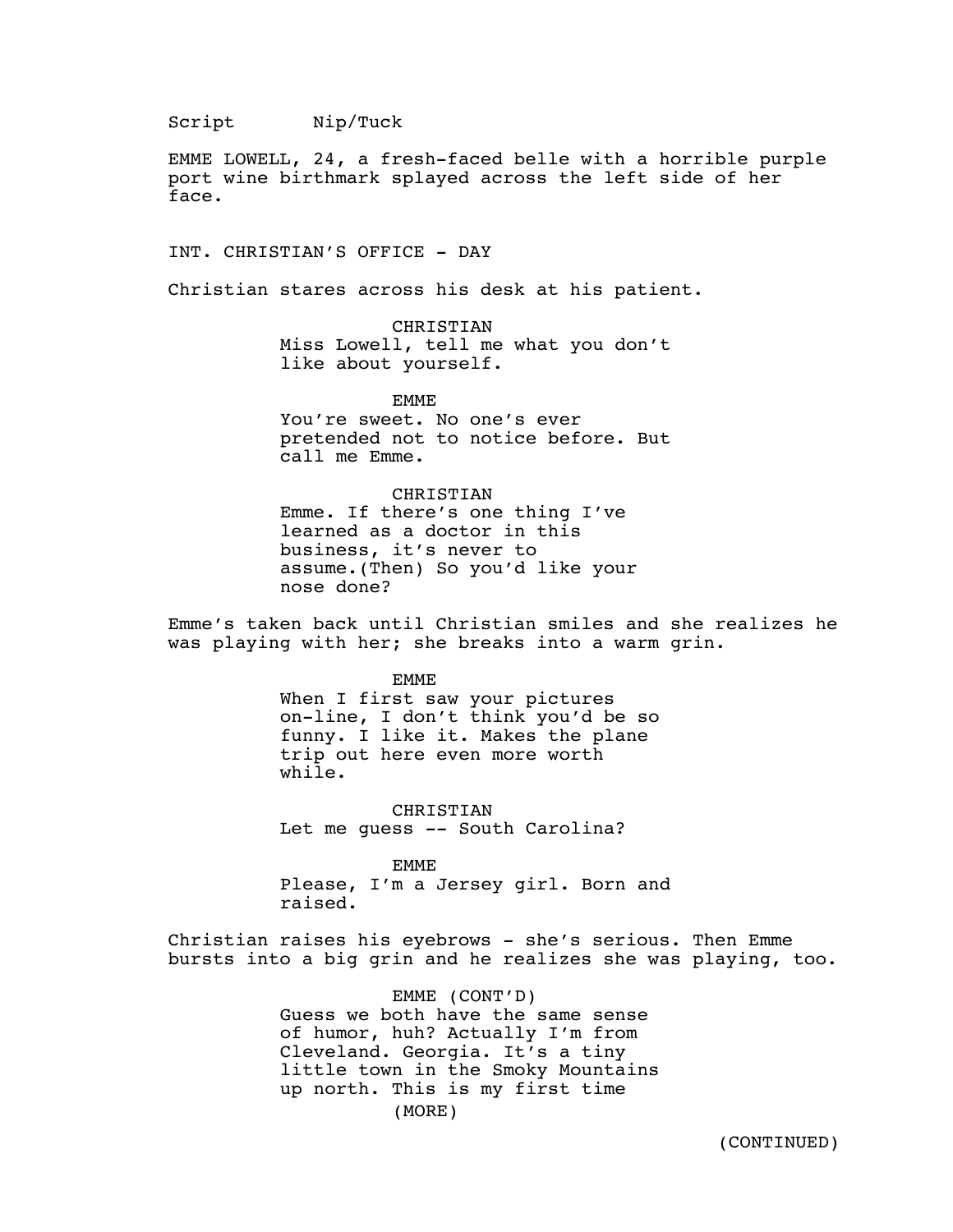EMME (CONT'D) (cont'd) traveling away from home if you can believe it. (Leans in, whispers) I think I'm afraid of flying, too.

# CHRISTIAN

Yet you chose to get on a plane for the first time to come all the way to our office for a consult? Why?

# EMME

You. You're the doctor who set up the Hedda Grubman fund, right? I don't have a lot of money. When I went on Google and typed in "free plastic surgery," your name came up and it said you do cases like mine for no pay. You know, where birth defects are involved.

# CHRISTIAN

Technically what you have on your face is a naevus flammus. And it's fairly common. About one in three thousand newborns has one.

#### EMME

Not like this they don't.

Christian feels for this girl but still...

## CHRISTIAN

I understand you made the trip, but I have a very long waiting list right now -

# EMME

A waiting list? I've waited twenty-four years. I spent all I had just to get out here. Then the cab ride from the airport was almost as much as the plane. And they lost my luggage...

Emme stops, chokes back the sentiment and talk tough now.

EMME (CONT'D) You ever read the Scarlet Letter, Doctor Troy?

CHRISTIAN In college, sure.